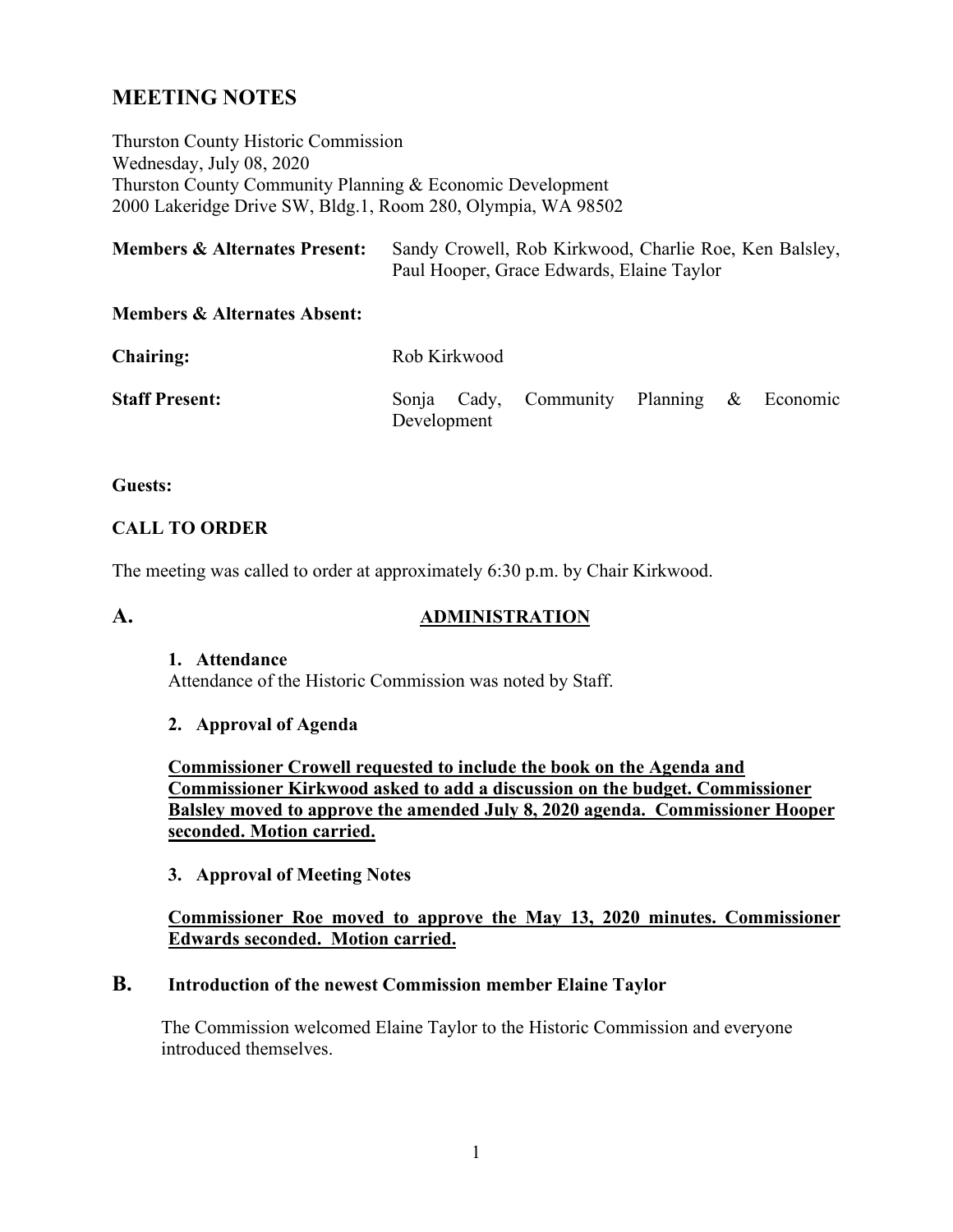# **C. Thank you Letters to Retired Members**

Commissioner Kirkwood would like the group to get thank you cards for the three members who left the commission. He would also like to make a plaque for Commissioner Ruth King for her 23 years of service on the Historic Commission. The Commission agreed and Ms. Cady and Commissioner Kirkwood agreed to order the plaque.

#### **Commissioner Crowell made a motion to authorize Commissioner Kirkwood and Ms. Cady to purchase a plaque for Commissioner King with a budget of \$100. Commissioner Edwards seconded. Motion Carried.**

# **D. Update on CLG Grant Application Status**

The CLG grant application to hire a consultant to work on the TC Historic Register was submitted on time. Members of the Commission will have a virtual meeting with the CLG grant subcommittee on August 12, 2020.

# **E. Update on Historic Grant Program**

The Thurston County 2021 budget will not be finalized until December of 2020. Ms. Cady informed the Commission that the HGP Application process will likely begin in August or September. The 10 year budget suggested that there will be \$30,000 available for the 2021 HGP Grant, but staff is not sure if that is guaranteed. Staff will check again with financial services and report back to the Commission. The Heritage Grant Program applications will be available in August or September.

# **F. Yelm Cemetery Historic Register Application Update**

Commissioners Kirkwood and Edwards visited the site and it appears to be very historic. Commissioner Kirkwood would like to update the Historic Register Application and is requesting a Historic Register form from DAHP specific to cemeteries. The Commission would like the cemetery to submit additional information to the application they submitted. It was decided to hold the public hearing to vote on the cemetery being placed on the Historic Register in September.

**Commissioner Edwards made a motion to hold the public hearing and vote on the Yelm Cemetery's application to the Historic Register application at the September meeting. Commissioner Crowell seconded. Motion carried.**

**G. Update letter to Other CLG about Joint Committee Summit Delay**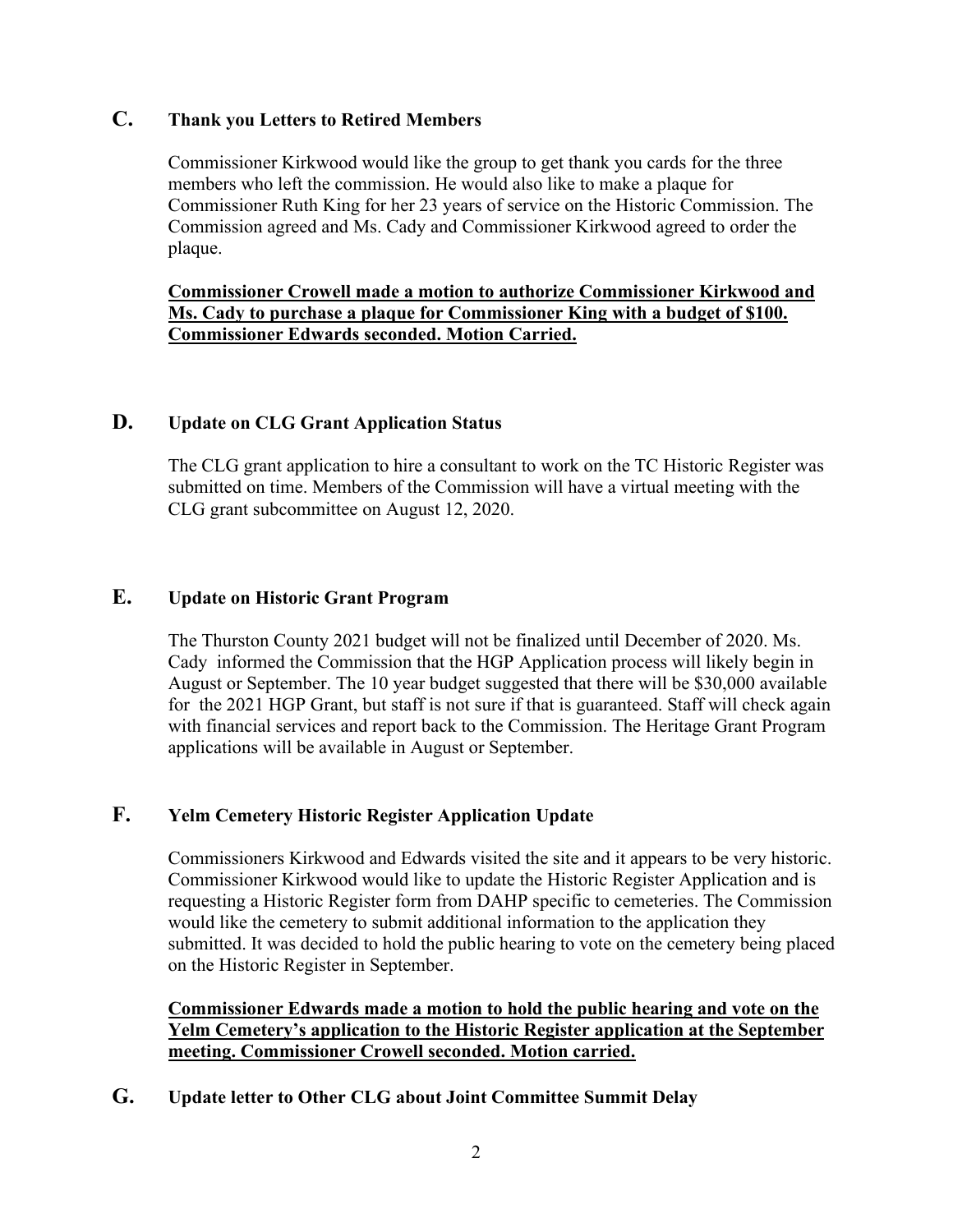Commissioner Crowell suggested that the Historic Commission conduct a virtual Joint Summit Meeting perhaps in October. It could be set up to have "break out" groups for small group discussions after the Historic Commission discusses their objectives and after the hired speaker presents. This could be an outreach to establish what the in person Joint Committee Summit will look like once we are able to gather again. The Commission continued to discuss this topic, some in favor or a virtual Summit, others not. Commissioner Edwards was added to the subcommittee.

# **H. Discussion to hold the August meeting at the Yelm Cemetery and Visit to the Deschutes Falls park**

Commissioner Kirkwood had initially thought to hold the August 2020 Historic Commission meeting off-site at the Yelm Cemetery but it may not be the best option logistically; he suggested holding the meeting at the Deschutes Falls park instead. The Yelm Cemetery owners would be invited to attend this meeting to discuss the cemetery. The Commission agreed that it would be nice to hold a meeting outdoors and may generate more interest from the community.

**Commissioner Roe made a motion to investigate the possibilities to hold a meeting at the Deschutes Falls Park at 6:00 p.m. Commissioner Taylor seconded. Motion Carried.** Due to the Governors orders reducing numbers of gatherings, the August meeting will need to be held virtually.

# **I. Subcommittee Updates**

The Commission discussed the following projects:

- $\Box$  Joint Meetings with Other Commissions (Charlie, Sandy Rob, Grace) Discussed earlier in the meeting. Commissioner Edwards has been added.
- $\Box$  Outreach Committee/Birthday Celebration County Fair (Ken, Grace, Paul) cancelled
- $\Box$  Historic Register Verification (Chris, Beth) Apply for a grant to hire a consultant.
- $\Box$  Historic Signs three historic ballrooms, joint marker with tribes  $-$  (Sandy, Ken, Paul) No news due to Covid-19. Commissioners Hooper and Taylor have been added.

# **J. OTHER BUSINESS**

- History Book-Staff updated the Commission that the Book Grant Contract that was amended by OHS was still being reviewed by staff, Covid-19 has stalled the progress. Commissioner Crowell would like to investigate alternative ways to get the book out of to the public. Also, to press staff to move forward with the contract.
- Budget- It was decided to leave the Historic Commission budget as is even though events are being cancelled.
- Commissioner Edwards would like to continue discussing a section of Thurston County Code at each meeting. The section of code would be on the agenda so Commissioners could review the section prior to the meeting.